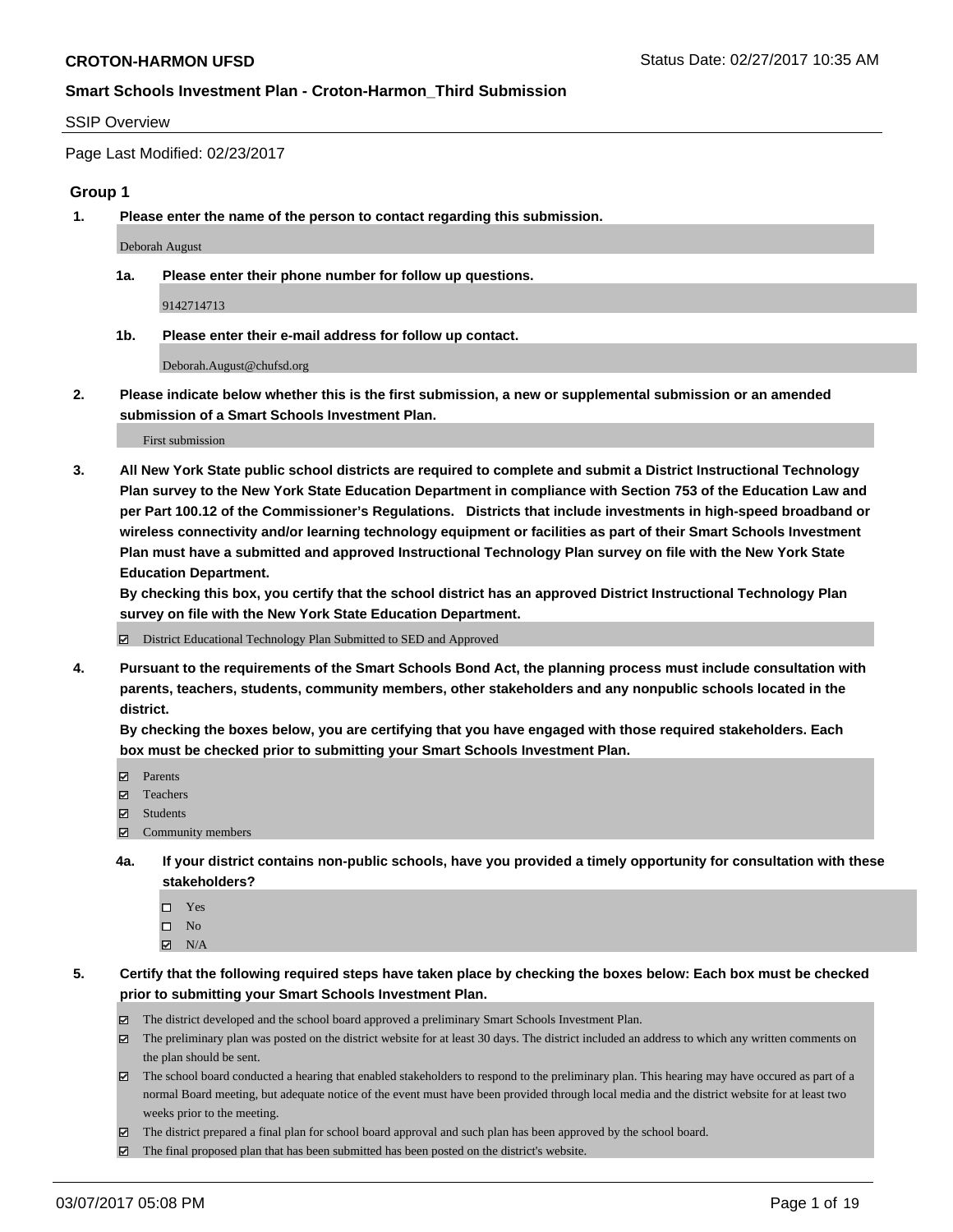SSIP Overview

Page Last Modified: 02/23/2017

**5a. Please upload the proposed Smart Schools Investment Plan (SSIP) that was posted on the district's website, along with any supporting materials. Note that this should be different than your recently submitted Educational Technology Survey. The Final SSIP, as approved by the School Board, should also be posted on the website and remain there during the course of the projects contained therein.**

Croton-Harmon Preliminary Investment Plan.pdf

**5b. Enter the webpage address where the final Smart Schools Investment Plan is posted. The Plan should remain posted for the life of the included projects.**

http://www.chufsd.org/Assets/Technology\_Department\_Documents/Croton-Harmon\_Final\_Investment\_Plan\_(1).pdf?t=636063331638870000

**6. Please enter an estimate of the total number of students and staff that will benefit from this Smart Schools Investment Plan based on the cumulative projects submitted to date.**

2,000

**7. An LEA/School District may partner with one or more other LEA/School Districts to form a consortium to pool Smart Schools Bond Act funds for a project that meets all other Smart School Bond Act requirements. Each school district participating in the consortium will need to file an approved Smart Schools Investment Plan for the project and submit a signed Memorandum of Understanding that sets forth the details of the consortium including the roles of each respective district.**

 $\Box$  The district plans to participate in a consortium to partner with other school district(s) to implement a Smart Schools project.

**8. Please enter the name and 6-digit SED Code for each LEA/School District participating in the Consortium.**

| <b>Partner LEA/District</b> | <b>ISED BEDS Code</b> |
|-----------------------------|-----------------------|
| (No Response)               | (No Response)         |

**9. Please upload a signed Memorandum of Understanding with all of the participating Consortium partners.**

(No Response)

**10. Your district's Smart Schools Bond Act Allocation is:**

\$346,133

**11. Enter the budget sub-allocations by category that you are submitting for approval at this time. If you are not budgeting SSBA funds for a category, please enter 0 (zero.) If the value entered is \$0, you will not be required to complete that survey question.**

|                                       | Sub-        |
|---------------------------------------|-------------|
|                                       | Allocations |
| <b>School Connectivity</b>            | 199,888     |
| Connectivity Projects for Communities | 0           |
| <b>Classroom Technology</b>           | 146,230     |
| Pre-Kindergarten Classrooms           | 0           |
| Replace Transportable Classrooms      | 0           |
| <b>High-Tech Security Features</b>    | 0           |
| Totals:                               | 346,118     |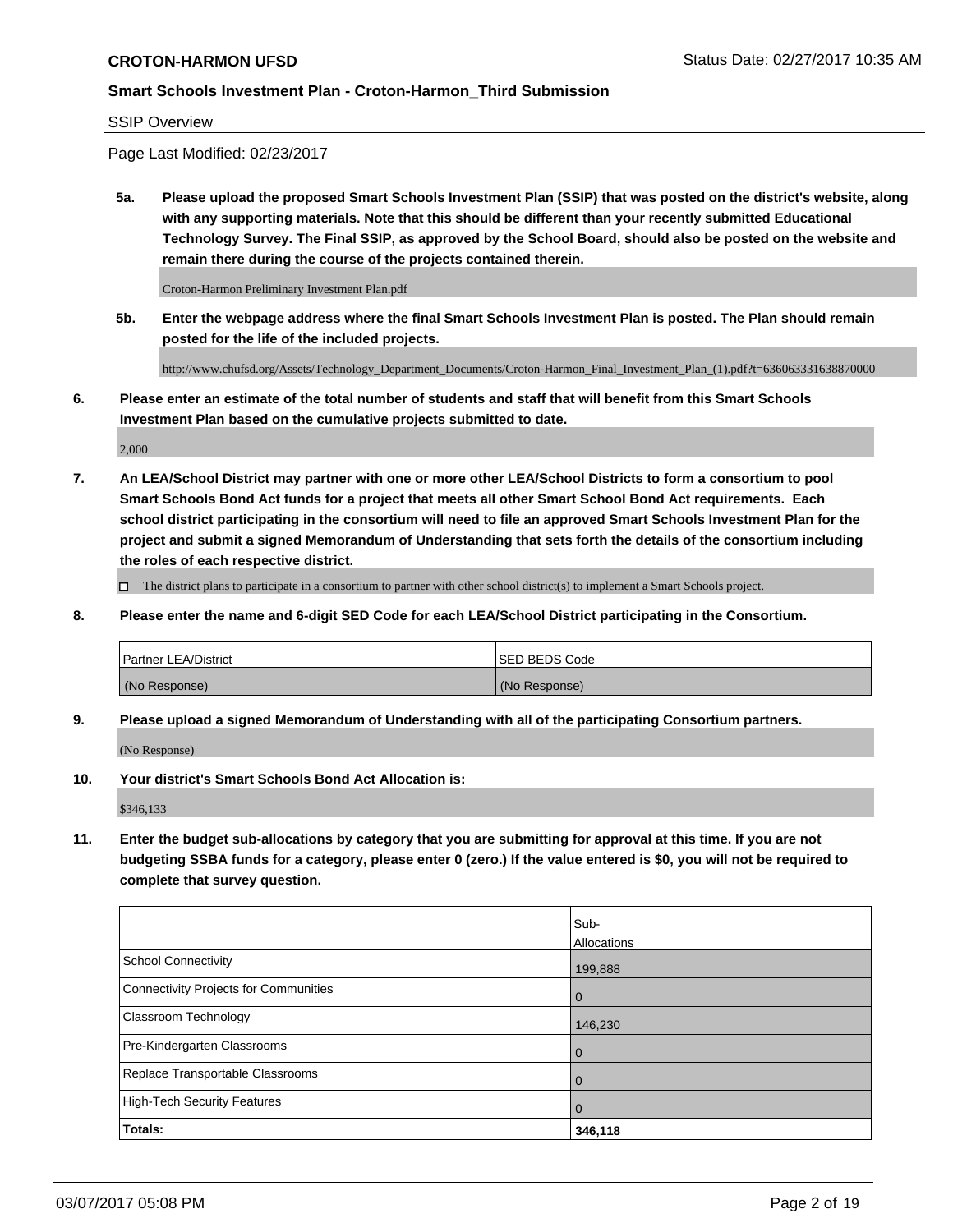#### School Connectivity

Page Last Modified: 02/23/2017

### **Group 1**

- **1. In order for students and faculty to receive the maximum benefit from the technology made available under the Smart Schools Bond Act, their school buildings must possess sufficient connectivity infrastructure to ensure that devices can be used during the school day. Smart Schools Investment Plans must demonstrate that:**
	- **sufficient infrastructure that meets the Federal Communications Commission's 100 Mbps per 1,000 students standard currently exists in the buildings where new devices will be deployed, or**
	- **is a planned use of a portion of Smart Schools Bond Act funds, or**
	- **is under development through another funding source.**

**Smart Schools Bond Act funds used for technology infrastructure or classroom technology investments must increase the number of school buildings that meet or exceed the minimum speed standard of 100 Mbps per 1,000 students and staff within 12 months. This standard may be met on either a contracted 24/7 firm service or a "burstable" capability. If the standard is met under the burstable criteria, it must be:**

**1. Specifically codified in a service contract with a provider, and**

**2. Guaranteed to be available to all students and devices as needed, particularly during periods of high demand, such as computer-based testing (CBT) periods.**

**Please describe how your district already meets or is planning to meet this standard within 12 months of plan submission.**

There is adequate internet bandwidth in excess of 500 mbps per 1,000 students to sustain computer based initiatives.

- **1a. If a district believes that it will be impossible to meet this standard within 12 months, it may apply for a waiver of this requirement, as described on the Smart Schools website. The waiver must be filed and approved by SED prior to submitting this survey.**
	- By checking this box, you are certifying that the school district has an approved waiver of this requirement on file with the New York State Education Department.

#### **2. Connectivity Speed Calculator (Required)**

|                         | l Number of<br><b>Students</b> | Multiply by<br>100 Kbps | Divide by 1000 Current Speed<br>to Convert to<br>Required<br>Speed in Mb | in Mb | <b>Expected</b><br>Speed to be<br>Attained Within   Required<br>12 Months | <b>Expected Date</b><br><b>When</b><br>Speed Will be<br>Met |
|-------------------------|--------------------------------|-------------------------|--------------------------------------------------------------------------|-------|---------------------------------------------------------------------------|-------------------------------------------------------------|
| <b>Calculated Speed</b> | .650                           | 165,000                 | 165                                                                      | 1000  | 1000                                                                      | currently meet                                              |

#### **3. Describe how you intend to use Smart Schools Bond Act funds for high-speed broadband and/or wireless connectivity projects in school buildings.**

The District plans to increase accessibility by replacing all wireless Access Points on the existing wireless network. These new Access Points will provide wider range coverage and a stronger signal.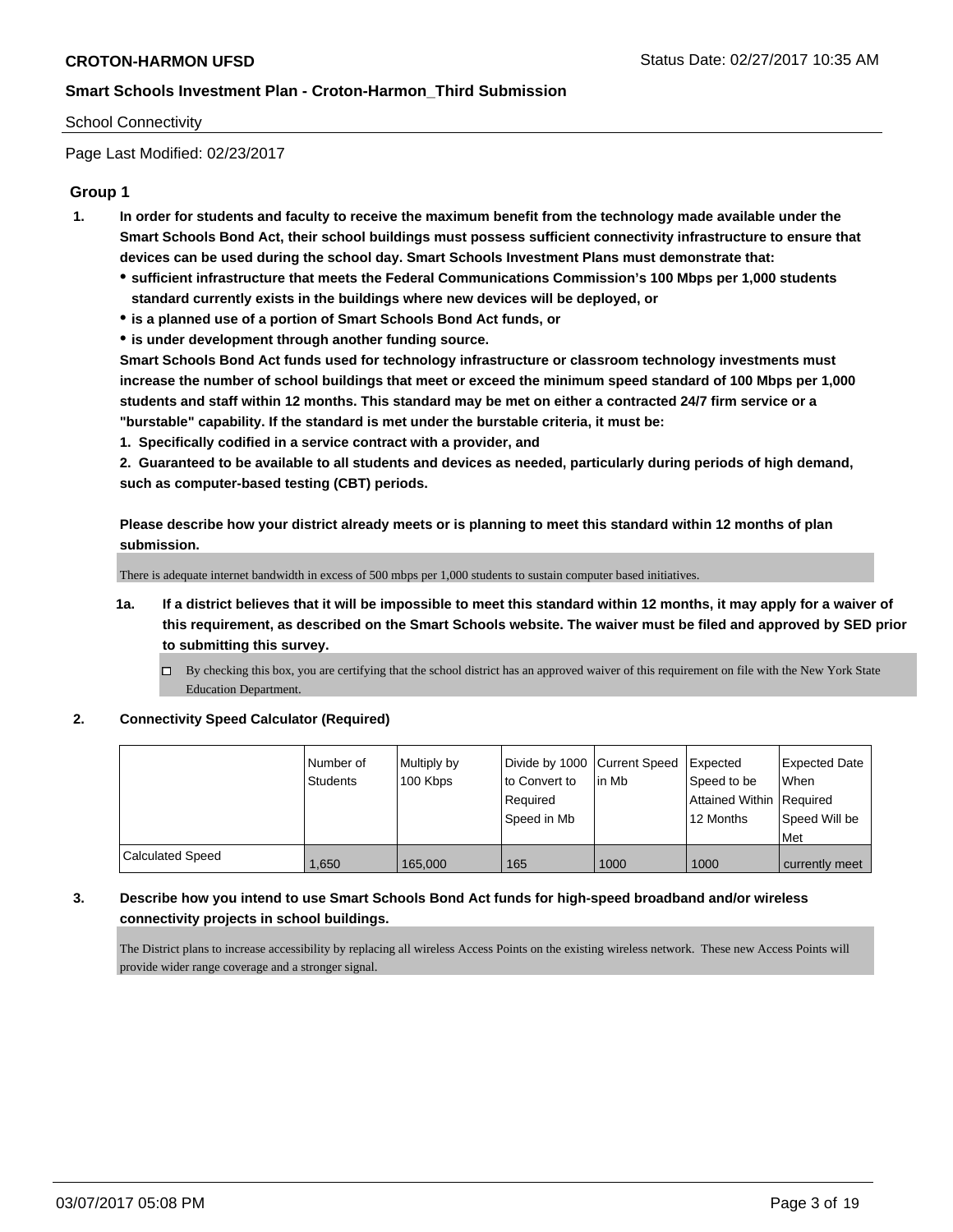#### School Connectivity

Page Last Modified: 02/23/2017

**4. Describe the linkage between the district's District Instructional Technology Plan and the proposed projects. (There should be a link between your response to this question and your response to Question 1 in Part E. Curriculum and Instruction "What are the district's plans to use digital connectivity and technology to improve teaching and learning?)**

The District plans to increase accessibility by replacing all wireless Access Points on the existing wireless network. These new Access Points will provide wider range coverage and a stronger signal which will result in ubiquitous wireless access to the internet on all campuses, taking full advantage of cloud based learning and collaboration tools. The District has deployed and will continue to support a wide range of hardware including tablets, chrome books and laptops so that all students will have equitable access to the best tools available to participate in collaborative learning, inquiry and student centered learning.

**5. If the district wishes to have students and staff access the Internet from wireless devices within the school building, or in close proximity to it, it must first ensure that it has a robust Wi-Fi network in place that has sufficient bandwidth to meet user demand.**

#### **Please describe how you have quantified this demand and how you plan to meet this demand.**

Previously, the District installed a robust wireless network so that students would have connectivity in every classroom district wide. The district also deploys carts of mobile devices to classrooms for instruction. Recently, the district has subscribed to cloud-based solutions such as the integration of Google Apps for Education which provide anytime, anywhere access. The district also provides virtual access to teacher related work stored on district computer drives through a virtual server. The district budget provides for increased purchase of mobile devices yearly as well as a replacement cycle for older equipment so that the district can offer portable solutions to students. These solutions require a robust infrastructure and wireless network. The current wireless network in the district was installed to give every device wireless access throughout the district. With the ongoing upgrading of technology hardware, the district is looking to upgrade all Access Points to give increased speed to the current network as well as wider coverage.

**6. As indicated on Page 5 of the guidance, the Office of Facilities Planning will have to conduct a preliminary review of all capital projects, including connectivity projects.**

**Please indicate on a separate row each project number given to you by the Office of Facilities Planning.**

| <b>Project Number</b> |  |
|-----------------------|--|
| 66-02-02-03-7-999-BA1 |  |

**7. Certain high-tech security and connectivity infrastructure projects may be eligible for an expedited review process as determined by the Office of Facilities Planning.**

**Was your project deemed eligible for streamlined review?**

Yes

**7a. Districts that choose the Streamlined Review Process will be required to certify that they have reviewed all installations with their licensed architect or engineer of record and provide that person's name and license number. The licensed professional must review the products and proposed method of installation prior to implementation and review the work during and after completion in order to affirm that the work was codecompliant, if requested.**

I certify that I have reviewed all installations with a licensed architect or engineer of record.

**8. Include the name and license number of the architect or engineer of record.**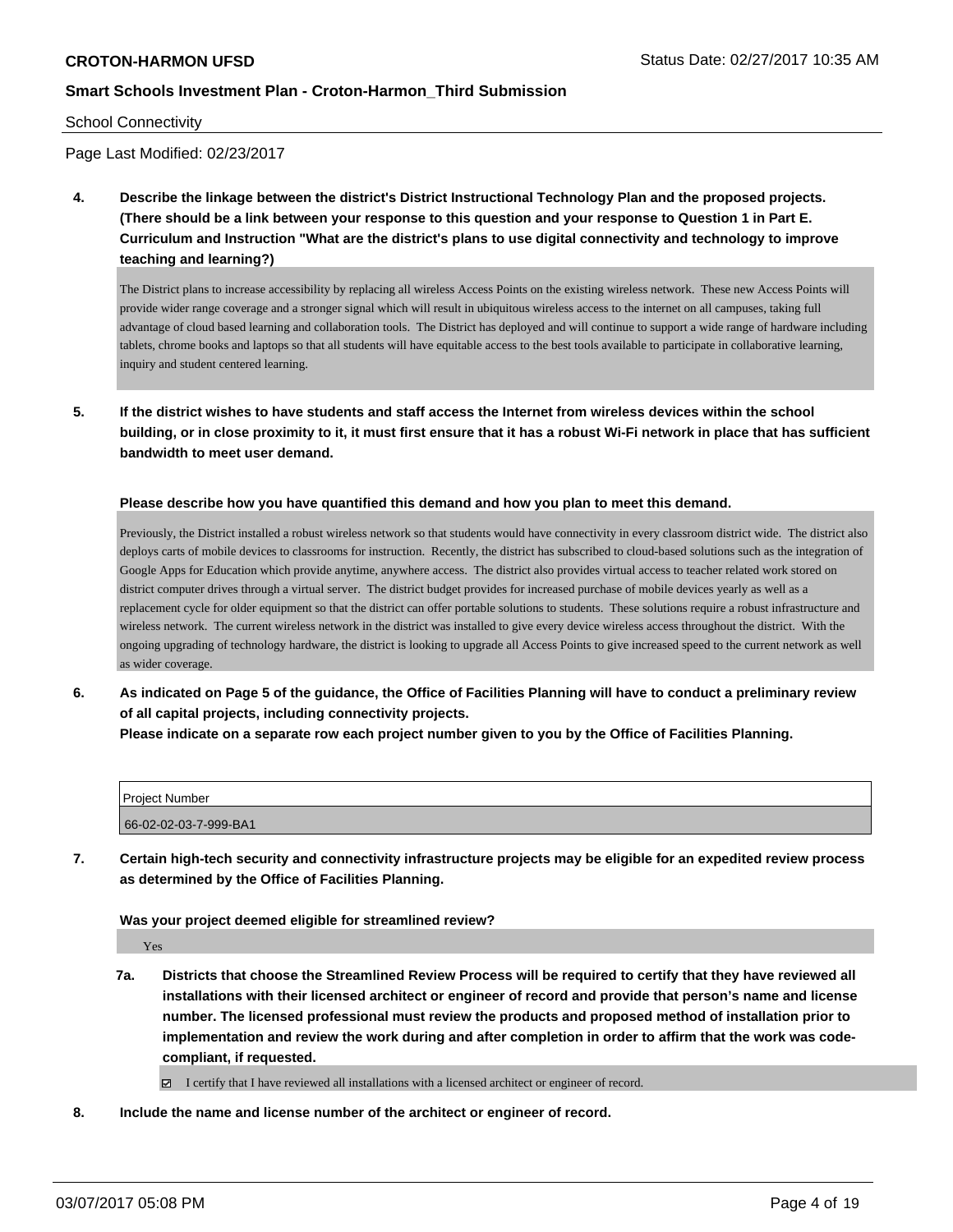#### School Connectivity

Page Last Modified: 02/23/2017

| Name         | License Number |
|--------------|----------------|
| Andrew Claar | 35784          |

# **9. If you are submitting an allocation for School Connectivity complete this table.**

**Note that the calculated Total at the bottom of the table must equal the Total allocation for this category that you entered in the SSIP Overview overall budget.** 

|                                                   | Sub-<br>Allocation |
|---------------------------------------------------|--------------------|
| Network/Access Costs                              | 199,888            |
| <b>Outside Plant Costs</b>                        | (No Response)      |
| <b>School Internal Connections and Components</b> | (No Response)      |
| <b>Professional Services</b>                      | (No Response)      |
| Testing                                           | (No Response)      |
| <b>Other Upfront Costs</b>                        | (No Response)      |
| <b>Other Costs</b>                                | (No Response)      |
| Totals:                                           | 199,888            |

**10. Please detail the type, quantity, per unit cost and total cost of the eligible items under each sub-category. This is especially important for any expenditures listed under the "Other" category. All expenditures must be eligible for tax-exempt financing to be reimbursed through the SSBA. Sufficient detail must be provided so that we can verify this is the case. If you have any questions, please contact us directly through smartschools@nysed.gov. NOTE: Wireless Access Points should be included in this category, not under Classroom Educational Technology, except those that will be loaned/purchased for nonpublic schools. Add rows under each sub-category for additional items, as needed.**

| Select the allowable expenditure<br>type.<br>Repeat to add another item under<br>each type. | Item to be purchased                              | Quantity | Cost per Item | <b>Total Cost</b> |
|---------------------------------------------------------------------------------------------|---------------------------------------------------|----------|---------------|-------------------|
| Network/Access Costs                                                                        | 802.11AC access point with integrated<br>antennas | 208      | 961           | 199,888           |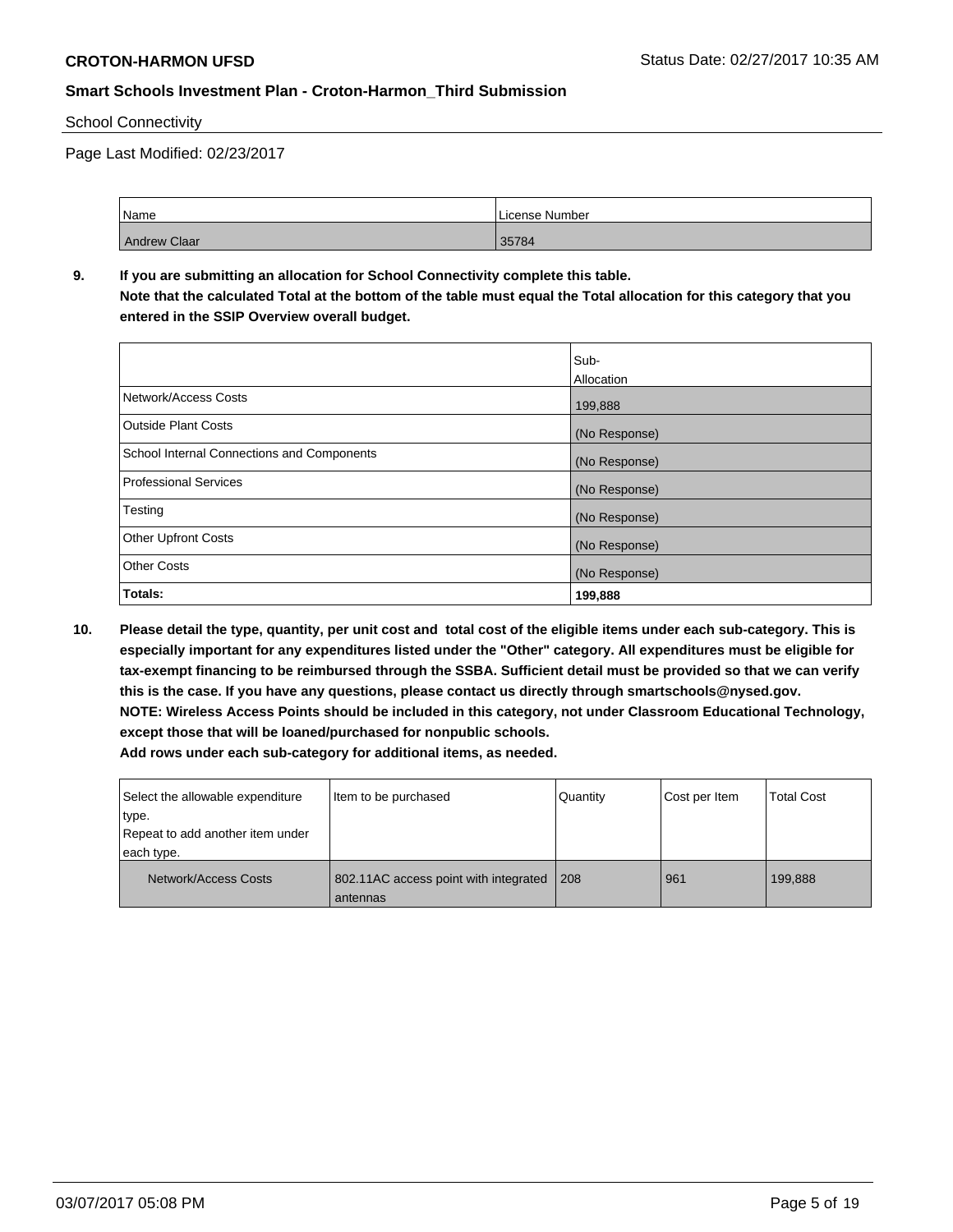Community Connectivity (Broadband and Wireless)

Page Last Modified: 02/23/2017

#### **Group 1**

**1. Describe how you intend to use Smart Schools Bond Act funds for high-speed broadband and/or wireless connectivity projects in the community.**

(No Response)

**2. Please describe how the proposed project(s) will promote student achievement and increase student and/or staff access to the Internet in a manner that enhances student learning and/or instruction outside of the school day and/or school building.**

(No Response)

**3. Community connectivity projects must comply with all the necessary local building codes and regulations (building and related permits are not required prior to plan submission).**

 $\Box$  I certify that we will comply with all the necessary local building codes and regulations.

**4. Please describe the physical location of the proposed investment.**

(No Response)

**5. Please provide the initial list of partners participating in the Community Connectivity Broadband Project, along with their Federal Tax Identification (Employer Identification) number.**

| <b>Project Partners</b> | Federal ID#     |
|-------------------------|-----------------|
| (No Response)           | l (No Response) |

**6. If you are submitting an allocation for Community Connectivity, complete this table. Note that the calculated Total at the bottom of the table must equal the Total allocation for this category that you entered in the SSIP Overview overall budget.**

|                                    | Sub-Allocation |
|------------------------------------|----------------|
| Network/Access Costs               | (No Response)  |
| Outside Plant Costs                | (No Response)  |
| <b>Tower Costs</b>                 | (No Response)  |
| <b>Customer Premises Equipment</b> | (No Response)  |
| <b>Professional Services</b>       | (No Response)  |
| Testing                            | (No Response)  |
| <b>Other Upfront Costs</b>         | (No Response)  |
| <b>Other Costs</b>                 | (No Response)  |
| Totals:                            | 0              |

**7. Please detail the type, quantity, per unit cost and total cost of the eligible items under each sub-category. This is especially important for any expenditures listed under the "Other" category. All expenditures must be capital-bond eligible to be reimbursed through the SSBA. If you have any questions, please contact us directly through smartschools@nysed.gov.**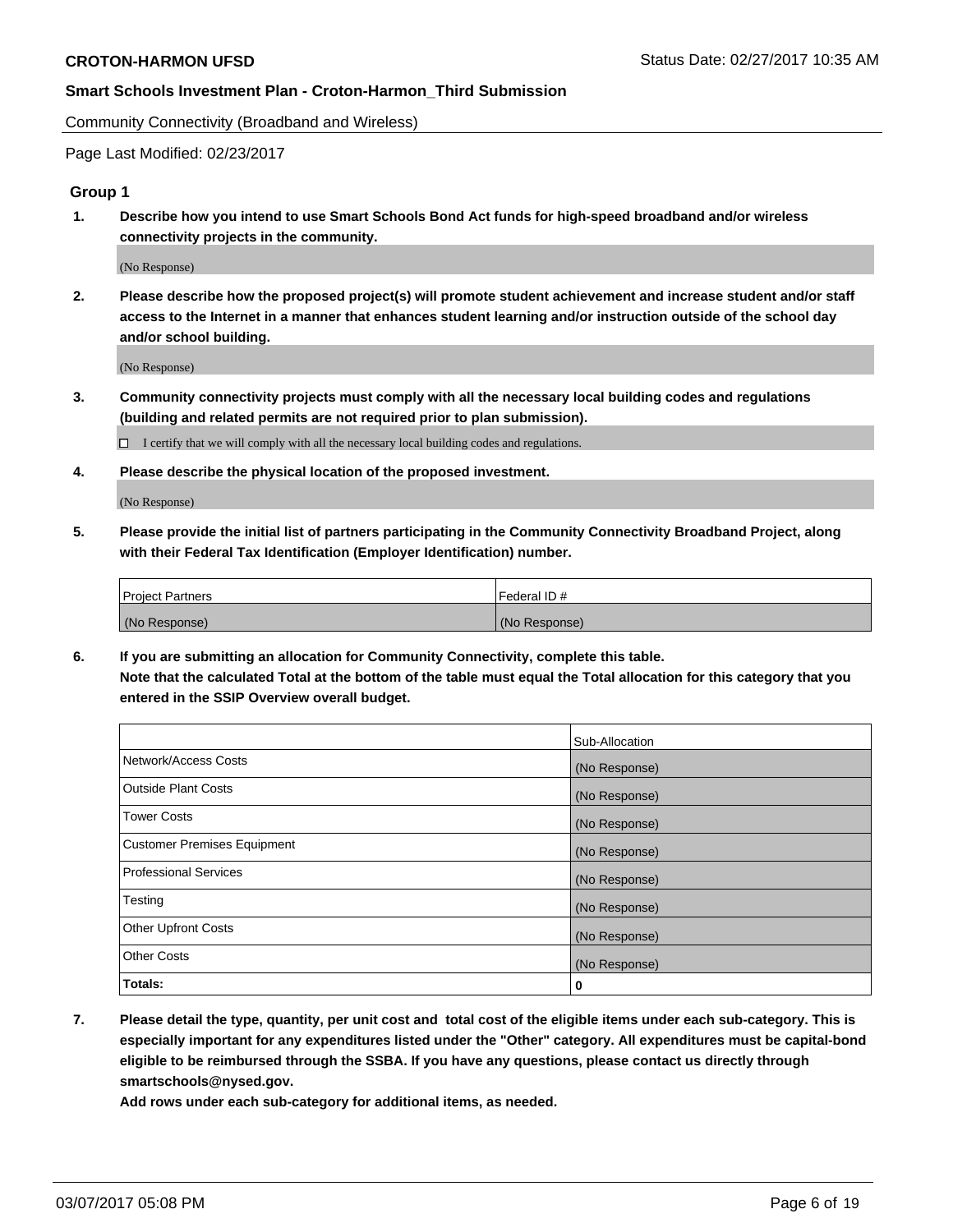Community Connectivity (Broadband and Wireless)

| Select the allowable expenditure | Item to be purchased | Quantity      | Cost per Item | <b>Total Cost</b> |
|----------------------------------|----------------------|---------------|---------------|-------------------|
| type.                            |                      |               |               |                   |
| Repeat to add another item under |                      |               |               |                   |
| each type.                       |                      |               |               |                   |
| (No Response)                    | (No Response)        | (No Response) | (No Response) | (No Response)     |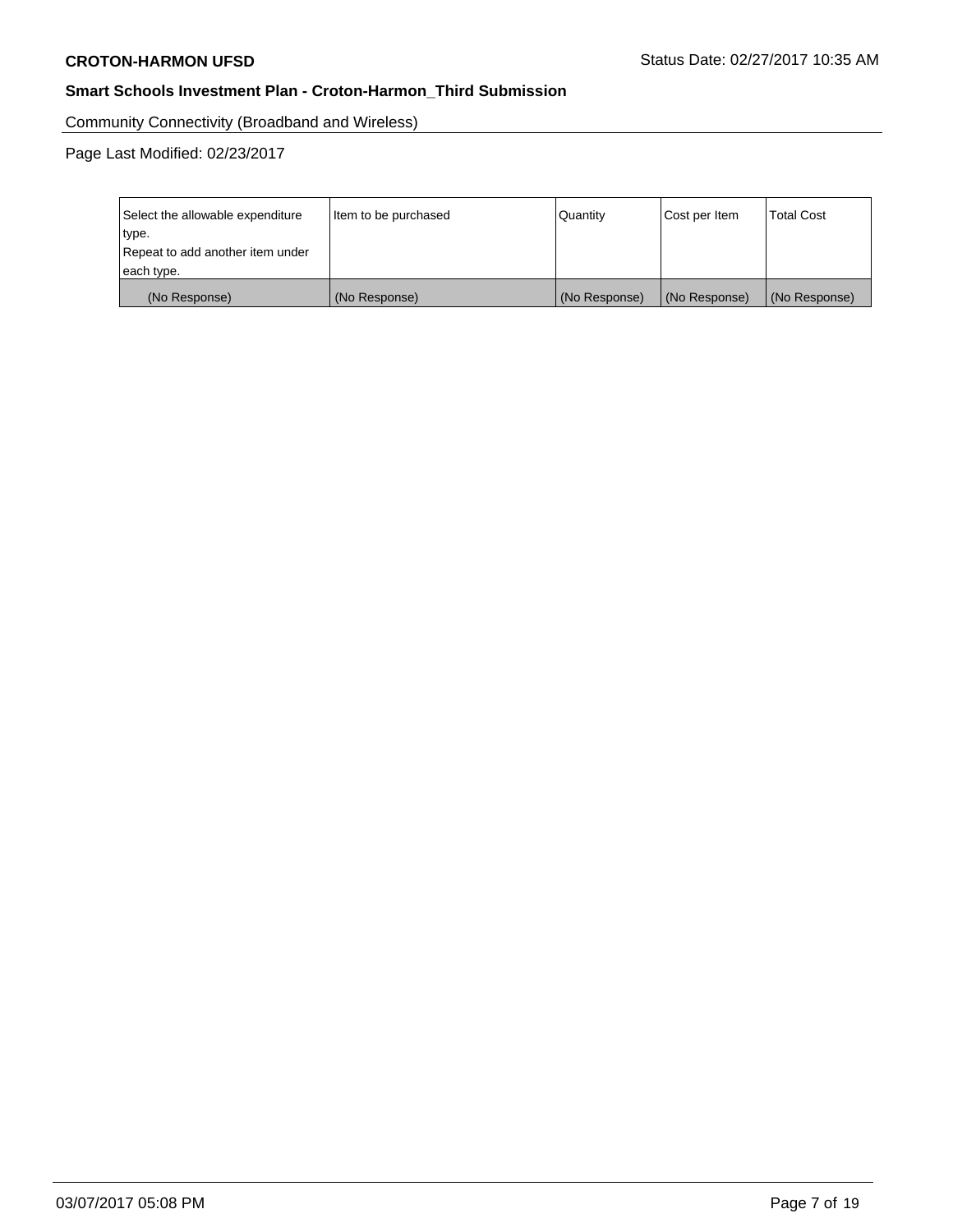#### Classroom Learning Technology

Page Last Modified: 02/23/2017

### **Questions**

**1. In order for students and faculty to receive the maximum benefit from the technology made available under the Smart Schools Bond Act, their school buildings must possess sufficient connectivity infrastructure to ensure that devices can be used during the school day. Smart Schools Investment Plans must demonstrate that sufficient infrastructure that meets the Federal Communications Commission's 100 Mbps per 1,000 students standard currently exists in the buildings where new devices will be deployed, or is a planned use of a portion of Smart Schools Bond Act funds, or is under development through another funding source.**

**Smart Schools Bond Act funds used for technology infrastructure or classroom technology investments must increase the number of school buildings that meet or exceed the minimum speed standard of 100 Mbps per 1,000 students and staff within 12 months. This standard may be met on either a contracted 24/7 firm service or a "burstable" capability. If the standard is met under the burstable criteria, it must be:**

**1. Specifically codified in a service contract with a provider, and**

**2. Guaranteed to be available to all students and devices as needed, particularly during periods of high demand, such as computer-based testing (CBT) periods.**

**Please describe how your district already meets or is planning to meet this standard within 12 months of plan submission.**

**The Croton-Harmon Union Free School district maintains a robust network infrastructure. The workstation cabling consists of a mix of Cat 5E and Cat6 UTP Copper cabling run back to distributed IDFs throughout the buildings. In turn these IDFs are connected to building MDFs via multi-mode fiber cabling. The building campuses are connected via private fiber. IDF switches are stacked to maximize space and power. Workstations switches provide upwards of 1Gbs connections to desktop locations as well as wireless access points and IP telephones. The connections between IDFs and building campuses all run at 1Gbs.** 

- **1a. If a district believes that it will be impossible to meet this standard within 12 months, it may apply for a waiver of this requirement, as described on the Smart Schools website. The waiver must be filed and approved by SED prior to submitting this survey.**
	- $\Box$  By checking this box, you are certifying that the school district has an approved waiver of this requirement on file with the New York State Education Department.

#### **2. Connectivity Speed Calculator (Required)**

|                         | Number of<br><b>Students</b> | Multiply by<br>100 Kbps | Divide by 1000 Current Speed<br>to Convert to<br>Reauired<br>Speed in Mb | lin Mb | Expected<br>Speed to be<br>Attained Within Required<br>12 Months | <b>Expected Date</b><br><b>When</b><br>Speed Will be<br>Met |
|-------------------------|------------------------------|-------------------------|--------------------------------------------------------------------------|--------|------------------------------------------------------------------|-------------------------------------------------------------|
| <b>Calculated Speed</b> | 1.656                        | 165.600                 | 166                                                                      | 1000   | 1000                                                             | currently meet                                              |

**3. If the district wishes to have students and staff access the Internet from wireless devices within the school building, or in close proximity to it, it must first ensure that it has a robust Wi-Fi network in place that has sufficient bandwidth to meet user demand.**

**Please describe how you have quantified this demand and how you plan to meet this demand.**

**The Croton-Harmon Union Free School district maintains a robust network infrastructure. Internet Connectivity is 1 Gbps. Internal Connections between buildings is a minimum of 1 Gbps and a maximum of 10 Gbps. The workstation cabling consists of a mix of Cat 5E and Cat6 UTP Copper cabling run back to distributed IDFs throughout the buildings. In turn these IDFs are connected to building MDFs via multi-mode fiber cabling. The building campuses are connected via private fiber. IDF switches are stacked to maximize space and power. Workstations switches provide upwards of 1Gbs connections to desktop locations as well as wireless access points and IP telephones. The connections between IDFs and building campuses all run at 1Gbs.**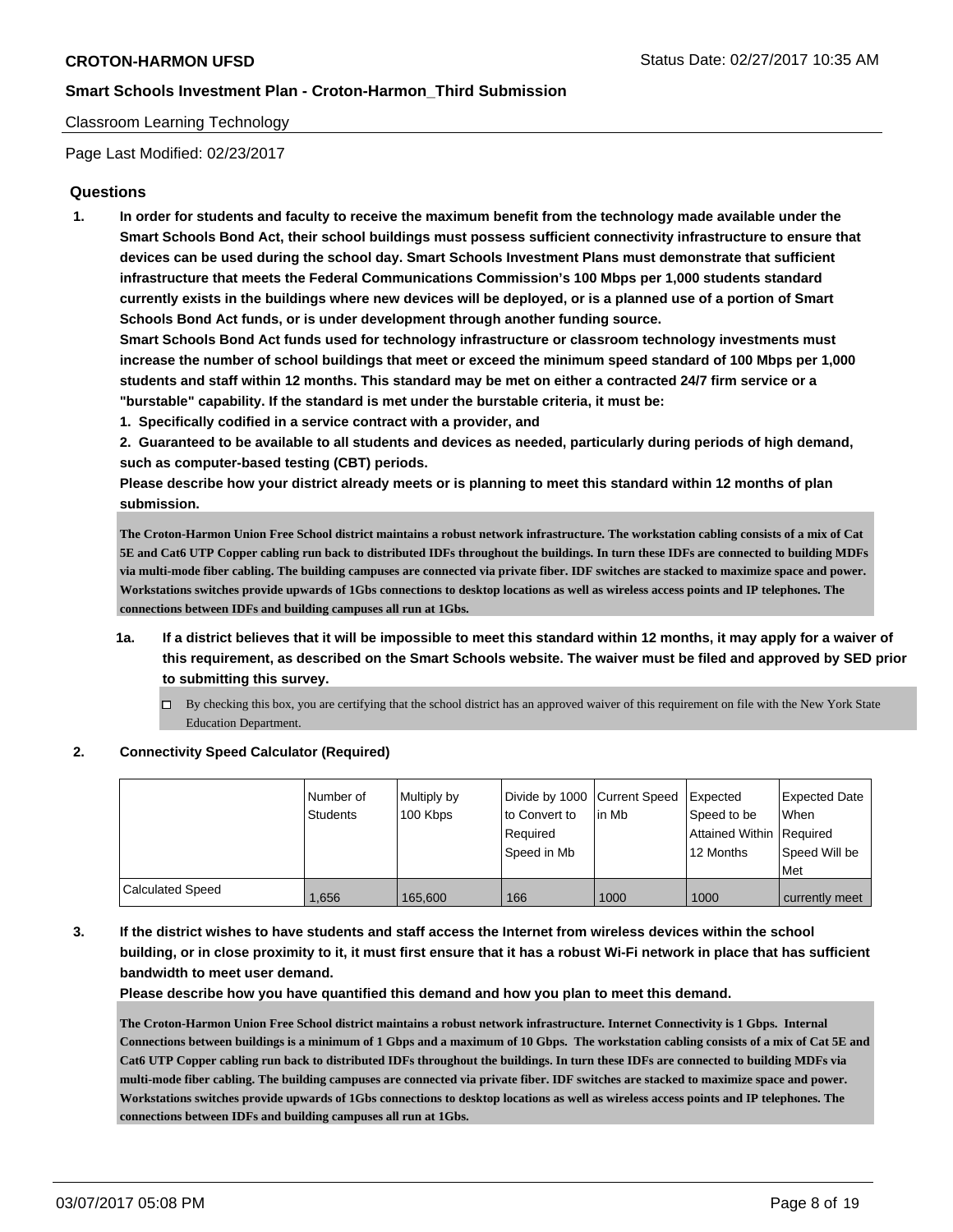#### Classroom Learning Technology

Page Last Modified: 02/23/2017

**4. All New York State public school districts are required to complete and submit an Instructional Technology Plan survey to the New York State Education Department in compliance with Section 753 of the Education Law and per Part 100.12 of the Commissioner's Regulations.**

**Districts that include educational technology purchases as part of their Smart Schools Investment Plan must have a submitted and approved Instructional Technology Plan survey on file with the New York State Education Department.**

- By checking this box, you are certifying that the school district has an approved Instructional Technology Plan survey on file with the New York State Education Department.
- **5. Describe the devices you intend to purchase and their compatibility with existing or planned platforms or systems. Specifically address the adequacy of each facility's electrical, HVAC and other infrastructure necessary to install and support the operation of the planned technology.**

We are facilitating a space to be instructional technology ready. We will not need to receive special power for these learning spaces. The redesign of classroom learning spaces will allow students to easily collaborate and support differentiated learning. Different subjects and teaching methods require different classroom features. Active learning spaces offer adjustable mobile furniture which can be reconfigured to meet the needs of all learners. The re-structuring of the classroom allows for mini-lessons, student collaboration, small group and whole class size instruction. We will include mobile interactive touch-screen flat panel displays in the arrangement. This new furniture will give our students increased functionality in an adaptive environment while also addressing the needs for assistive technology. This classroom structure will reinforce team-based, student centered learning and reconfigurable spaces suitable for information sharing to promote collaboration.

#### **6. Describe how the proposed technology purchases will:**

- **> enhance differentiated instruction;**
- **> expand student learning inside and outside the classroom;**
- **> benefit students with disabilities and English language learners; and**
- **> contribute to the reduction of other learning gaps that have been identified within the district.**

**The expectation is that districts will place a priority on addressing the needs of students who struggle to succeed in a rigorous curriculum. Responses in this section should specifically address this concern and align with the district's Instructional Technology Plan (in particular Question 2 of E. Curriculum and Instruction: "Does the district's instructional technology plan address the needs of students with disabilities to ensure equitable access to instruction, materials and assessments?" and Question 3 of the same section: "Does the district's instructional technology plan address the provision of assistive technology specifically for students with disabilities to ensure access to and participation in the general curriculum?"**

The redesign of classroom learning spaces will allow students to easily collaborate and support differentiated learning in a minimally restrictive environment addressing the needs of students with disabilities to provide equitable access to instruction and instructional supports. The District plan provides for all students and those with disabilities to be provided with the necessary technologies to participate in all the learning. Different subjects and teaching methods require different classroom features. The technology plan acknowledges the provision of assistive technology for all students with disabilities. Active learning spaces offer adjustable mobile furniture which can be reconfigured to meet the needs of all learners. The re-structuring of the classroom allows for mini-lessons, student collaboration, small group and whole class size instruction. This new furniture will give our students increased functionality in an adaptive environment while also addressing the needs for assistive technology. This classroom structure will reinforce team-based, student centered learning and reconfigurable spaces suitable for information sharing to promote collaboration.

This furniture is conducive to non-ambulatory student population because it is height adjustable and the flat screen is touch sensitive. Mobile furniture allows for personal movement which some students require based on their disability. This furniture address students with a variety of sensory needs. Students with attention deficits can collaborate with groups of students while engaging in physical movement. The autism spectrum disorder students with ASD perform better when their sensory needs are addressed. Visual support for ELL students includes meeting their vocabulary needs and split screen capability to display visuals of teaching content.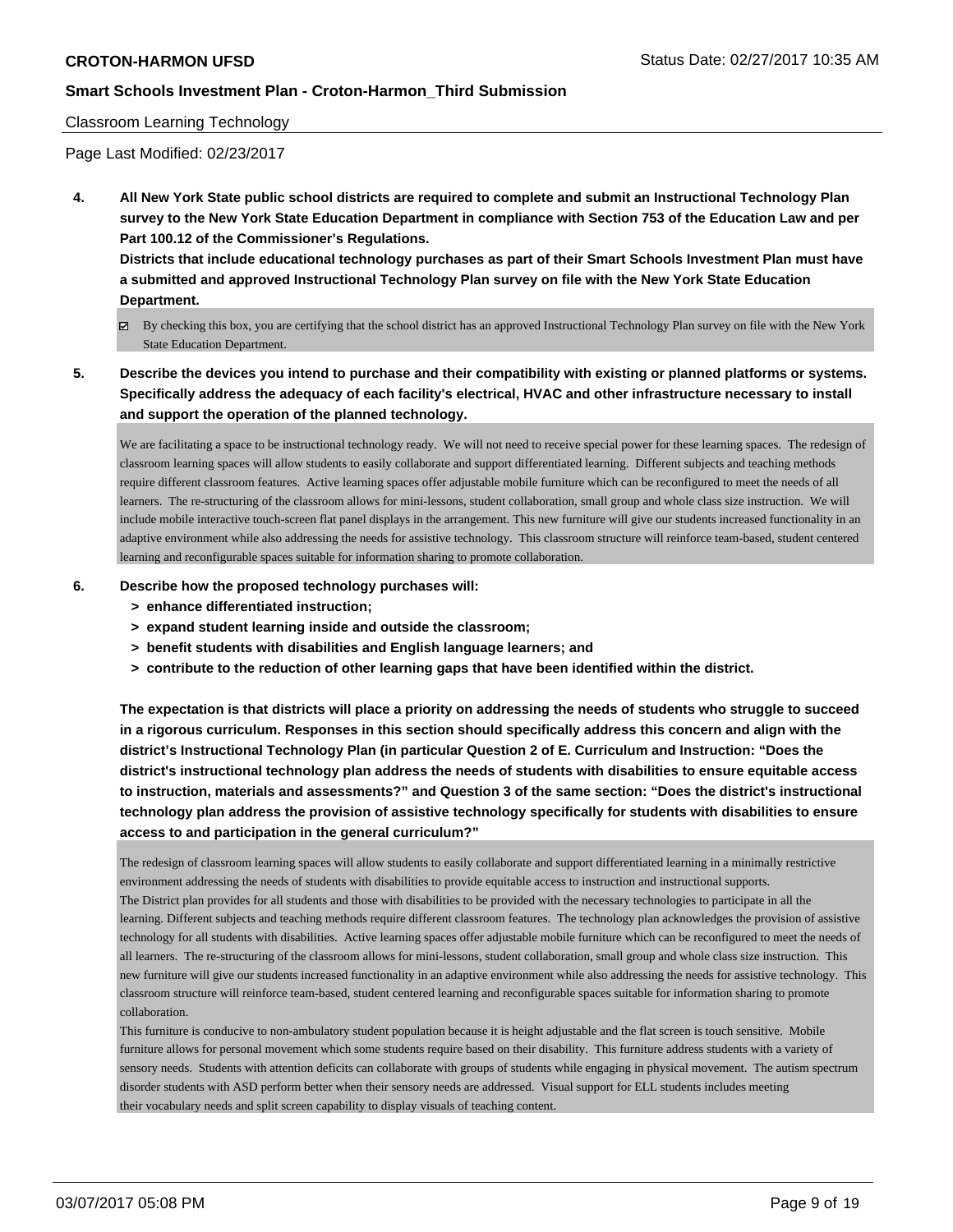#### Classroom Learning Technology

Page Last Modified: 02/23/2017

**7. Where appropriate, describe how the proposed technology purchases will enhance ongoing communication with parents and other stakeholders and help the district facilitate technology-based regional partnerships, including distance learning and other efforts.**

Our district utilizes both MSOffice and Google Apps for Education. Using Skype, Google hangouts and other technology solutions on our Interactive Flat Panel touch screens, we would be able to participate in both regional partnerships and distance learning activities for students. We will be able to participate in live conversations with experts in the community in a variety of content areas. We also will have the ability to connect with students from other regions have have live robust joint projects.

**8. Describe the district's plan to provide professional development to ensure that administrators, teachers and staff can employ the technology purchased to enhance instruction successfully.**

**Note: This response should be aligned and expanded upon in accordance with your district's response to Question 1 of F. Professional Development of your Instructional Technology Plan: "Please provide a summary of professional development offered to teachers and staff, for the time period covered by this plan, to support technology to enhance teaching and learning. Please include topics, audience and method of delivery within your summary."**

The District recognizes the importance of ongoing and sustained professional development for staff and students. Professional Development opportunities will be provided by the District by offering a variety of instructional technology opportunities for educators that map to District goals, Lower Hudson Regional Information Center (LHRIC) Model Schools, Putnam-Northern Westchester BOCES, and Personal Learning Networks. Additionally, the district requires all staff members to attend training in the Learner Active Technology Infused Classroom program to enhance their teaching and learning skills with respect to student centered learning and the reconfiguration of classrooms to support collaborative learning spaces.

- **9. Districts must contact the SUNY/CUNY teacher preparation program that supplies the largest number of the district's new teachers to request advice on innovative uses and best practices at the intersection of pedagogy and educational technology.**
	- $\boxtimes$  By checking this box, you certify that you have contacted the SUNY/CUNY teacher preparation program that supplies the largest number of your new teachers to request advice on these issues.
	- **9a. Please enter the name of the SUNY or CUNY Institution that you contacted.**

University at Albany

**9b. Enter the primary Institution phone number.**

(518) 442-3300

**9c. Enter the name of the contact person with whom you consulted and/or will be collaborating with on innovative uses of technology and best practices.**

Robert L. Bangert-Drowns

**10. A district whose Smart Schools Investment Plan proposes the purchase of technology devices and other hardware must account for nonpublic schools in the district.**

**Are there nonpublic schools within your school district?**

□ Yes

 $\blacksquare$  No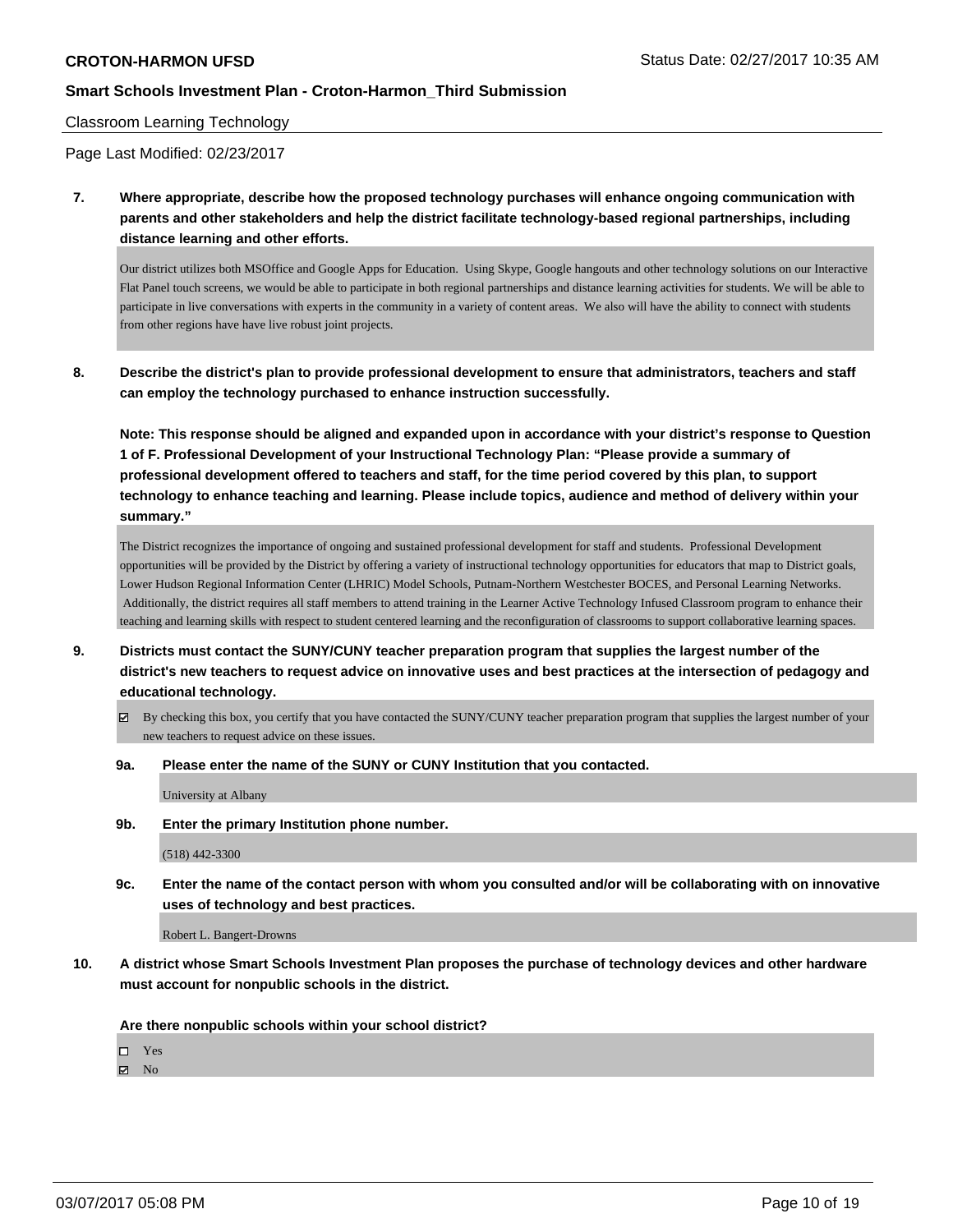#### Classroom Learning Technology

Page Last Modified: 02/23/2017

#### **11. Nonpublic Classroom Technology Loan Calculator**

**The Smart Schools Bond Act provides that any Classroom Learning Technology purchases made using Smart Schools funds shall be lent, upon request, to nonpublic schools in the district. However, no school district shall be required to loan technology in amounts greater than the total obtained and spent on technology pursuant to the Smart Schools Bond Act and the value of such loan may not exceed the total of \$250 multiplied by the nonpublic school enrollment in the base year at the time of enactment.**

**See:**

**http://www.p12.nysed.gov/mgtserv/smart\_schools/docs/Smart\_Schools\_Bond\_Act\_Guidance\_04.27.15\_Final.pdf.**

|                                       | 1. Classroom<br>Technology<br>Sub-allocation | 2. Public<br>l Enrollment<br>$(2014-15)$ | 3. Nonpublic<br>Enrollment<br>$(2014-15)$ | l 4. Sum of<br>Public and<br>l Nonpublic<br>l Enrollment | 15. Total Per<br>Pupil Sub-<br>lallocation | 6. Total<br>Nonpublic Loan<br>Amount                                                          |
|---------------------------------------|----------------------------------------------|------------------------------------------|-------------------------------------------|----------------------------------------------------------|--------------------------------------------|-----------------------------------------------------------------------------------------------|
| Calculated Nonpublic Loan<br>l Amount |                                              |                                          |                                           |                                                          |                                            | (No Response)   (No Response)   (No Response)   (No Response)   (No Response)   (No Response) |

**12. To ensure the sustainability of technology purchases made with Smart Schools funds, districts must demonstrate a long-term plan to maintain and replace technology purchases supported by Smart Schools Bond Act funds. This sustainability plan shall demonstrate a district's capacity to support recurring costs of use that are ineligible for Smart Schools Bond Act funding such as device maintenance, technical support, Internet and wireless fees, maintenance of hotspots, staff professional development, building maintenance and the replacement of incidental items. Further, such a sustainability plan shall include a long-term plan for the replacement of purchased devices and equipment at the end of their useful life with other funding sources.**

 $\boxtimes$  By checking this box, you certify that the district has a sustainability plan as described above.

**13. Districts must ensure that devices purchased with Smart Schools Bond funds will be distributed, prepared for use, maintained and supported appropriately. Districts must maintain detailed device inventories in accordance with generally accepted accounting principles.**

By checking this box, you certify that the district has a distribution and inventory management plan and system in place.

**14. If you are submitting an allocation for Classroom Learning Technology complete this table. Note that the calculated Total at the bottom of the table must equal the Total allocation for this category that you entered in the SSIP Overview overall budget.**

|                          | Sub-Allocation |
|--------------------------|----------------|
| Interactive Whiteboards  | (No Response)  |
| Computer Servers         | (No Response)  |
| <b>Desktop Computers</b> | (No Response)  |
| <b>Laptop Computers</b>  | (No Response)  |
| <b>Tablet Computers</b>  | (No Response)  |
| <b>Other Costs</b>       | 146,230        |
| Totals:                  | 146,230        |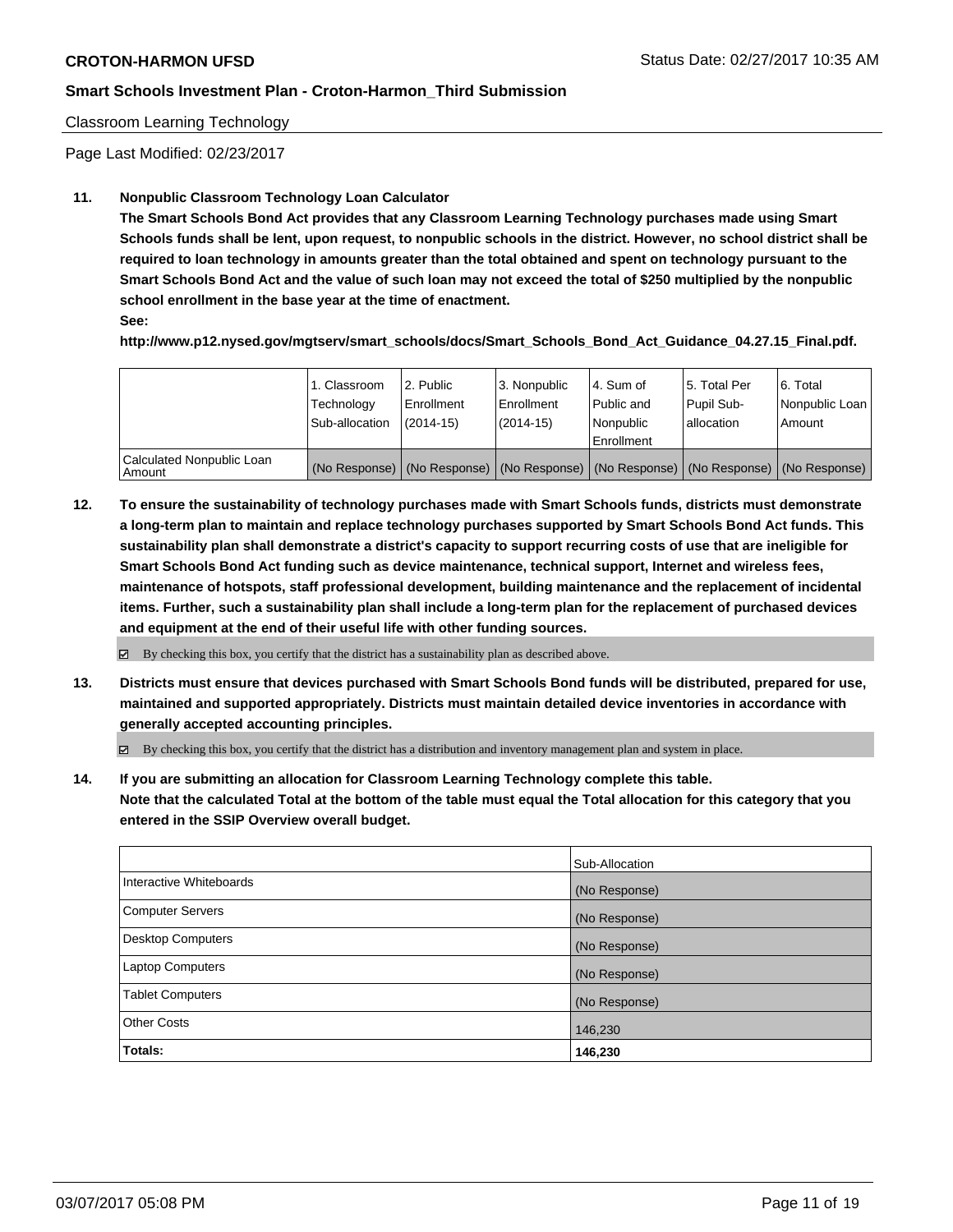### Classroom Learning Technology

Page Last Modified: 02/23/2017

**15. Please detail the type, quantity, per unit cost and total cost of the eligible items under each sub-category. This is especially important for any expenditures listed under the "Other" category. All expenditures must be capital-bond eligible to be reimbursed through the SSBA. If you have any questions, please contact us directly through smartschools@nysed.gov.**

**Please specify in the "Item to be Purchased" field which specific expenditures and items are planned to meet the district's nonpublic loan requirement, if applicable.**

**NOTE: Wireless Access Points that will be loaned/purchased for nonpublic schools should ONLY be included in this category, not under School Connectivity, where public school districts would list them. Add rows under each sub-category for additional items, as needed.**

| Select the allowable expenditure | I Item to be Purchased               | Quantity | Cost per Item | <b>Total Cost</b> |
|----------------------------------|--------------------------------------|----------|---------------|-------------------|
| type.                            |                                      |          |               |                   |
| Repeat to add another item under |                                      |          |               |                   |
| each type.                       |                                      |          |               |                   |
| <b>Other Costs</b>               | <b>Chevron Tables</b>                | 120      | 555           | 66,600            |
| <b>Other Costs</b>               | Node Chairs/Tripod base              | 240      | 246           | 59.040            |
| <b>Other Costs</b>               | <b>Teaching station</b>              | 6        | 989           | 5,934             |
| <b>Other Costs</b>               | Easel, 36W                           | 6        | 711           | 4,266             |
| <b>Other Costs</b>               | Alight:Ottoman-Round                 | 11       | 240           | 2,640             |
| <b>Other Costs</b>               | Interactive Flat Panel Touch Screens | 2        | 3.875         | 7,750             |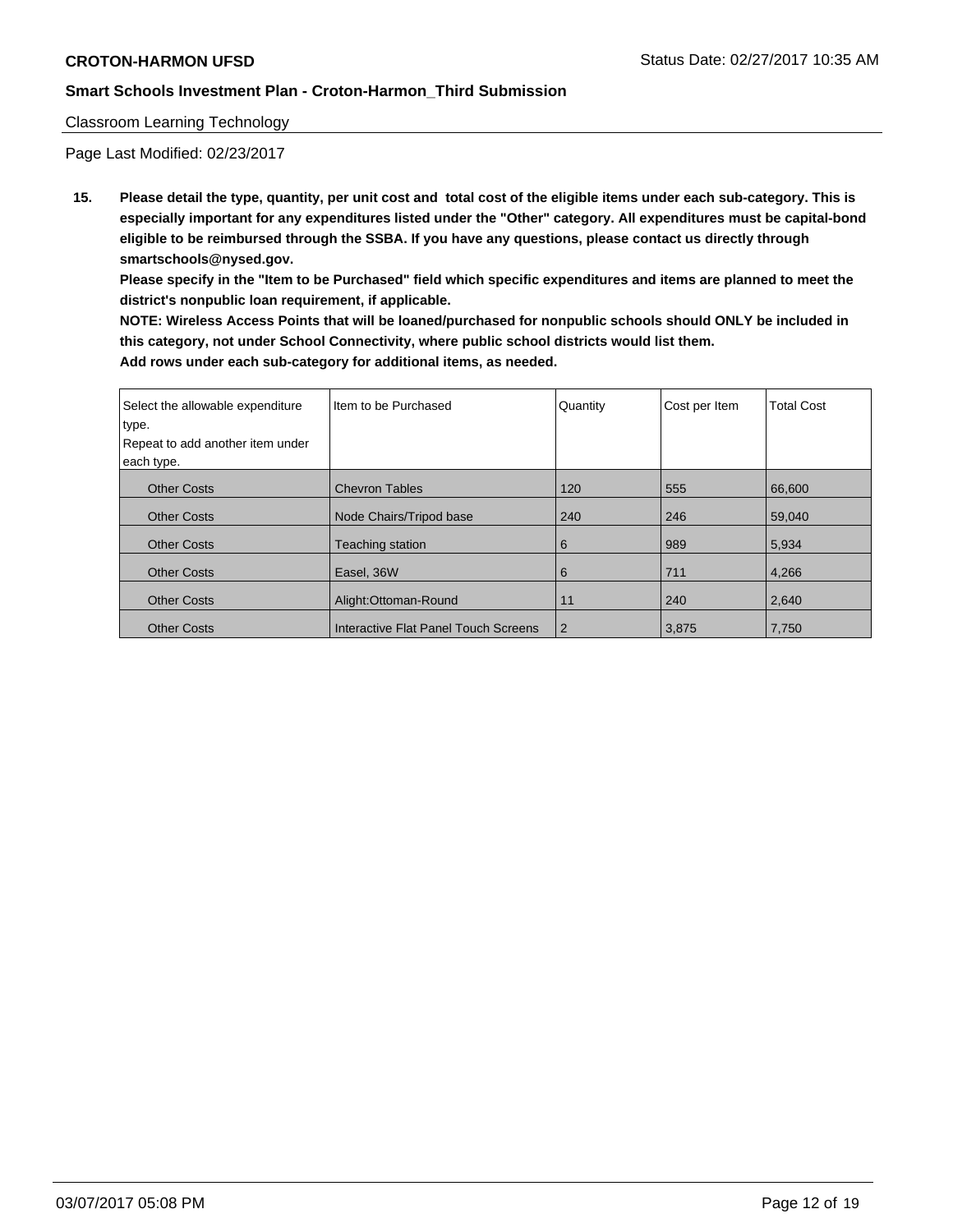#### Pre-Kindergarten Classrooms

Page Last Modified: 02/23/2017

### **Group 1**

**1. Provide information regarding how and where the district is currently serving pre-kindergarten students and justify the need for additional space with enrollment projections over 3 years.**

(No Response)

- **2. Describe the district's plan to construct, enhance or modernize education facilities to accommodate prekindergarten programs. Such plans must include:**
	- **Specific descriptions of what the district intends to do to each space;**
	- **An affirmation that pre-kindergarten classrooms will contain a minimum of 900 square feet per classroom;**
	- **The number of classrooms involved;**
	- **The approximate construction costs per classroom; and**
	- **Confirmation that the space is district-owned or has a long-term lease that exceeds the probable useful life of the improvements.**

(No Response)

**3. Smart Schools Bond Act funds may only be used for capital construction costs. Describe the type and amount of additional funds that will be required to support ineligible ongoing costs (e.g. instruction, supplies) associated with any additional pre-kindergarten classrooms that the district plans to add.**

(No Response)

**4. All plans and specifications for the erection, repair, enlargement or remodeling of school buildings in any public school district in the State must be reviewed and approved by the Commissioner. Districts that plan capital projects using their Smart Schools Bond Act funds will undergo a Preliminary Review Process by the Office of Facilities Planning.**

**Please indicate on a separate row each project number given to you by the Office of Facilities Planning.**

| Project Number |  |
|----------------|--|
| (No Response)  |  |

**5. If you have made an allocation for Pre-Kindergarten Classrooms, complete this table. Note that the calculated Total at the bottom of the table must equal the Total allocation for this category that you entered in the SSIP Overview overall budget.**

| Totals:                                  | 0              |
|------------------------------------------|----------------|
| Other Costs                              | (No Response)  |
| Enhance/Modernize Educational Facilities | (No Response)  |
| Construct Pre-K Classrooms               | (No Response)  |
|                                          | Sub-Allocation |

**6. Please detail the type, quantity, per unit cost and total cost of the eligible items under each sub-category. This is especially important for any expenditures listed under the "Other" category. All expenditures must be capital-bond eligible to be reimbursed through the SSBA. If you have any questions, please contact us directly through smartschools@nysed.gov.**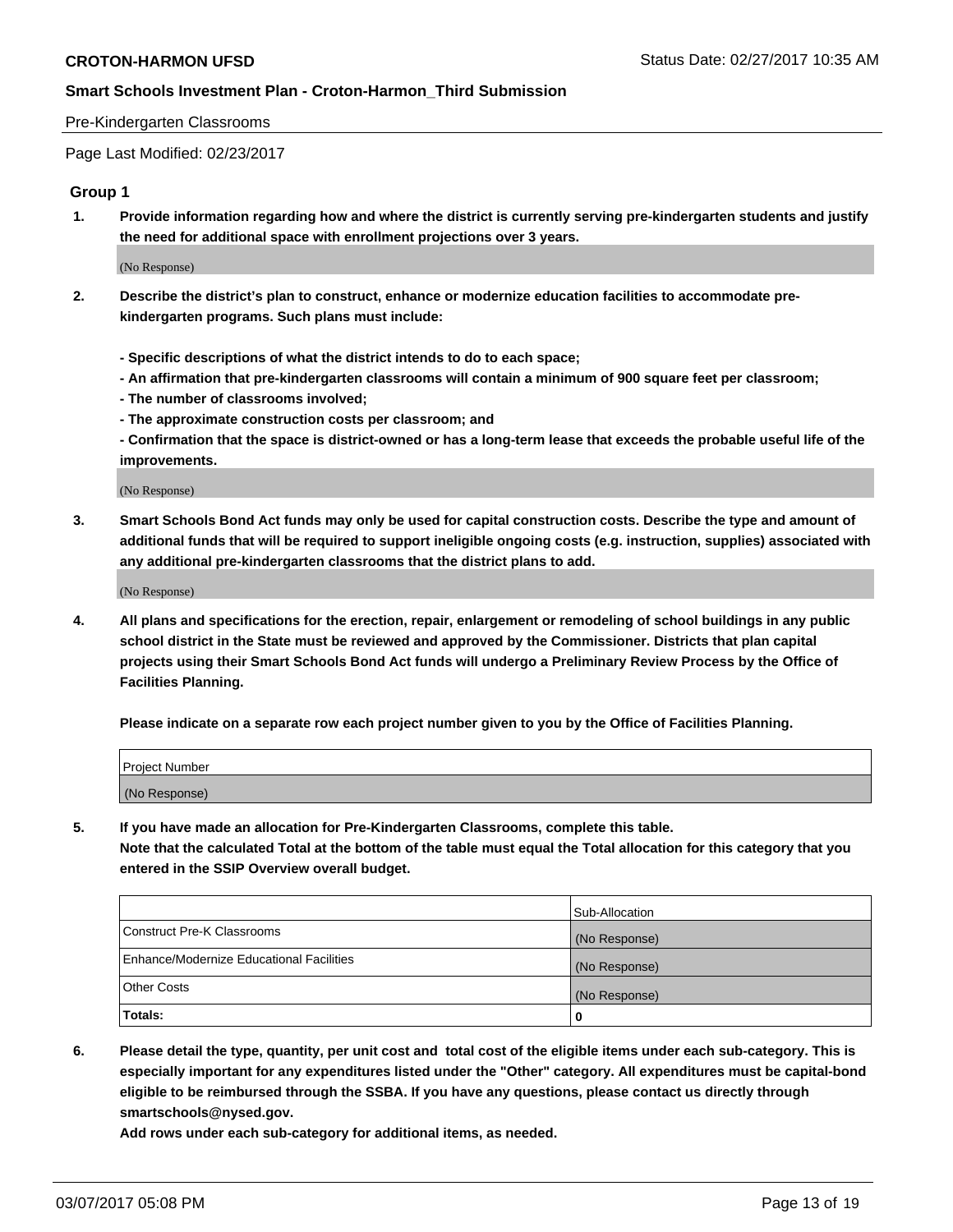# Pre-Kindergarten Classrooms

| Select the allowable expenditure | Item to be purchased | Quantity      | Cost per Item | <b>Total Cost</b> |
|----------------------------------|----------------------|---------------|---------------|-------------------|
| type.                            |                      |               |               |                   |
| Repeat to add another item under |                      |               |               |                   |
| each type.                       |                      |               |               |                   |
| (No Response)                    | (No Response)        | (No Response) | (No Response) | (No Response)     |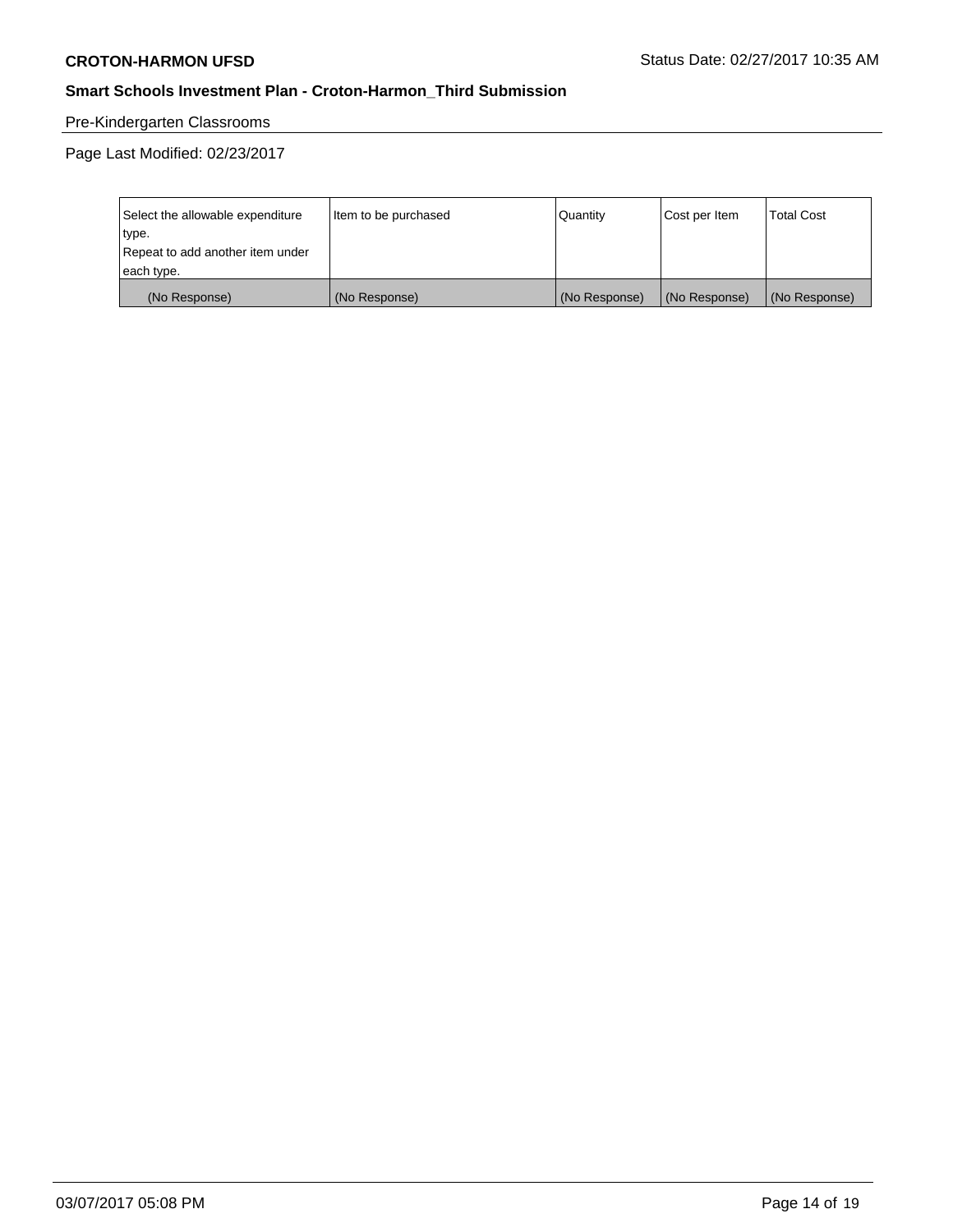Replace Transportable Classrooms

Page Last Modified: 02/23/2017

#### **Group 1**

**1. Describe the district's plan to construct, enhance or modernize education facilities to provide high-quality instructional space by replacing transportable classrooms.**

(No Response)

**2. All plans and specifications for the erection, repair, enlargement or remodeling of school buildings in any public school district in the State must be reviewed and approved by the Commissioner. Districts that plan capital projects using their Smart Schools Bond Act funds will undergo a Preliminary Review Process by the Office of Facilities Planning.**

**Please indicate on a separate row each project number given to you by the Office of Facilities Planning.**

| Project Number |  |
|----------------|--|
| (No Response)  |  |

**3. For large projects that seek to blend Smart Schools Bond Act dollars with other funds, please note that Smart Schools Bond Act funds can be allocated on a pro rata basis depending on the number of new classrooms built that directly replace transportable classroom units.**

**If a district seeks to blend Smart Schools Bond Act dollars with other funds describe below what other funds are being used and what portion of the money will be Smart Schools Bond Act funds.**

(No Response)

**4. If you have made an allocation for Replace Transportable Classrooms, complete this table. Note that the calculated Total at the bottom of the table must equal the Total allocation for this category that you entered in the SSIP Overview overall budget.**

|                                                | Sub-Allocation |
|------------------------------------------------|----------------|
| Construct New Instructional Space              | (No Response)  |
| Enhance/Modernize Existing Instructional Space | (No Response)  |
| Other Costs                                    | (No Response)  |
| Totals:                                        | 0              |

**5. Please detail the type, quantity, per unit cost and total cost of the eligible items under each sub-category. This is especially important for any expenditures listed under the "Other" category. All expenditures must be capital-bond eligible to be reimbursed through the SSBA. If you have any questions, please contact us directly through smartschools@nysed.gov.**

| Select the allowable expenditure | Item to be purchased | Quantity      | Cost per Item | <b>Total Cost</b> |
|----------------------------------|----------------------|---------------|---------------|-------------------|
| type.                            |                      |               |               |                   |
| Repeat to add another item under |                      |               |               |                   |
| each type.                       |                      |               |               |                   |
| (No Response)                    | (No Response)        | (No Response) | (No Response) | (No Response)     |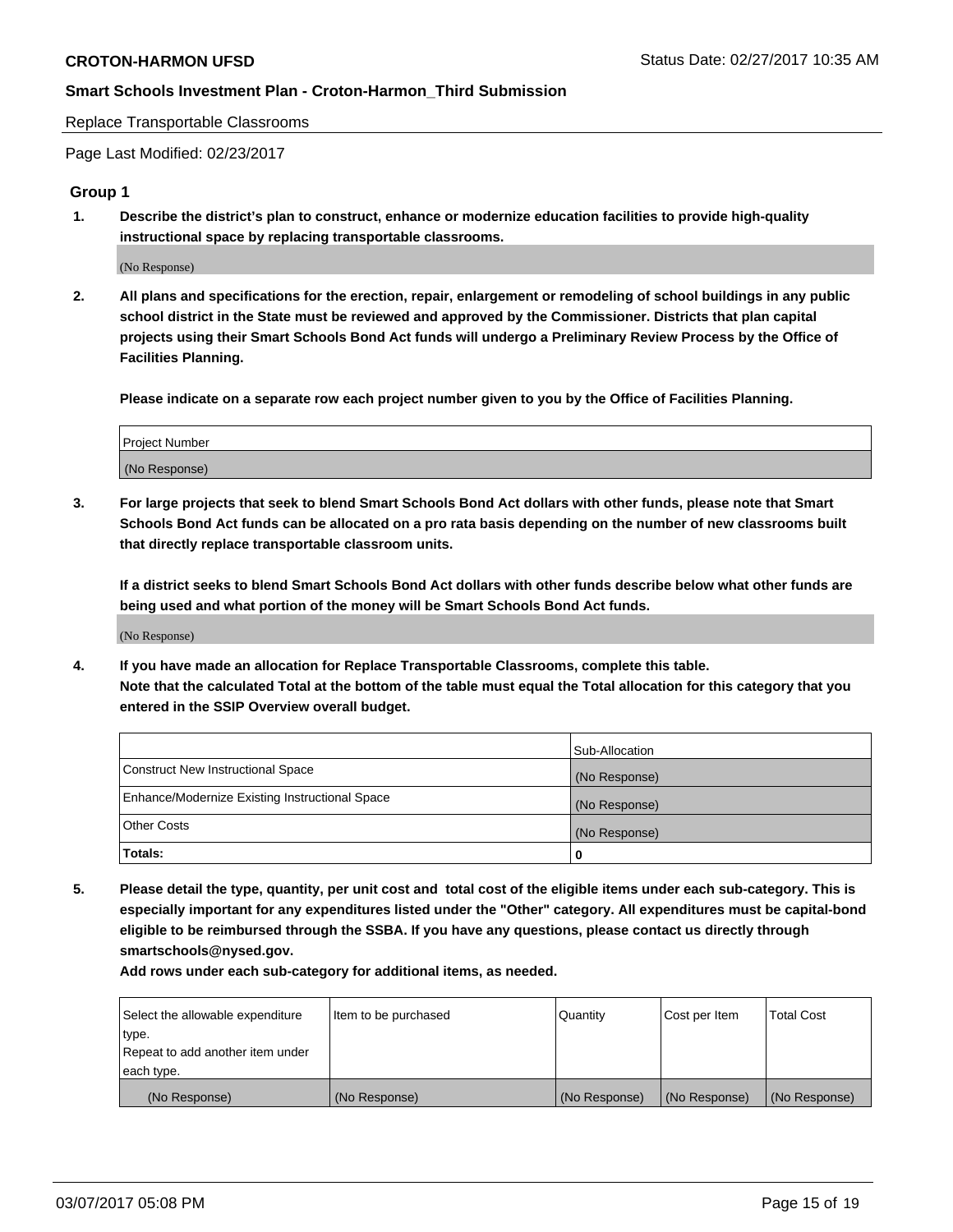#### High-Tech Security Features

Page Last Modified: 02/23/2017

### **Group 1**

**1. Describe how you intend to use Smart Schools Bond Act funds to install high-tech security features in school buildings and on school campuses.**

(No Response)

**2. All plans and specifications for the erection, repair, enlargement or remodeling of school buildings in any public school district in the State must be reviewed and approved by the Commissioner. Districts that plan capital projects using their Smart Schools Bond Act funds will undergo a Preliminary Review Process by the Office of Facilities Planning.** 

**Please indicate on a separate row each project number given to you by the Office of Facilities Planning.**

| Project Number |  |
|----------------|--|
|                |  |
| (No Response)  |  |

- **3. Was your project deemed eligible for streamlined Review?**
	- Yes  $\hfill \square$  No
- **4. Include the name and license number of the architect or engineer of record.**

| <b>Name</b>   | License Number |
|---------------|----------------|
| (No Response) | (No Response)  |

**5. If you have made an allocation for High-Tech Security Features, complete this table. Note that the calculated Total at the bottom of the table must equal the Total allocation for this category that you entered in the SSIP Overview overall budget.**

|                                                      | Sub-Allocation |
|------------------------------------------------------|----------------|
| Capital-Intensive Security Project (Standard Review) | (No Response)  |
| Electronic Security System                           | (No Response)  |
| <b>Entry Control System</b>                          | (No Response)  |
| Approved Door Hardening Project                      | (No Response)  |
| <b>Other Costs</b>                                   | (No Response)  |
| Totals:                                              | 0              |

**6. Please detail the type, quantity, per unit cost and total cost of the eligible items under each sub-category. This is especially important for any expenditures listed under the "Other" category. All expenditures must be capital-bond eligible to be reimbursed through the SSBA. If you have any questions, please contact us directly through smartschools@nysed.gov.**

| (No Response)                    | (No Response)        | (No Response) | (No Response) | (No Response)     |
|----------------------------------|----------------------|---------------|---------------|-------------------|
| each type.                       |                      |               |               |                   |
| Repeat to add another item under |                      |               |               |                   |
| type.                            |                      |               |               |                   |
| Select the allowable expenditure | Item to be purchased | Quantity      | Cost per Item | <b>Total Cost</b> |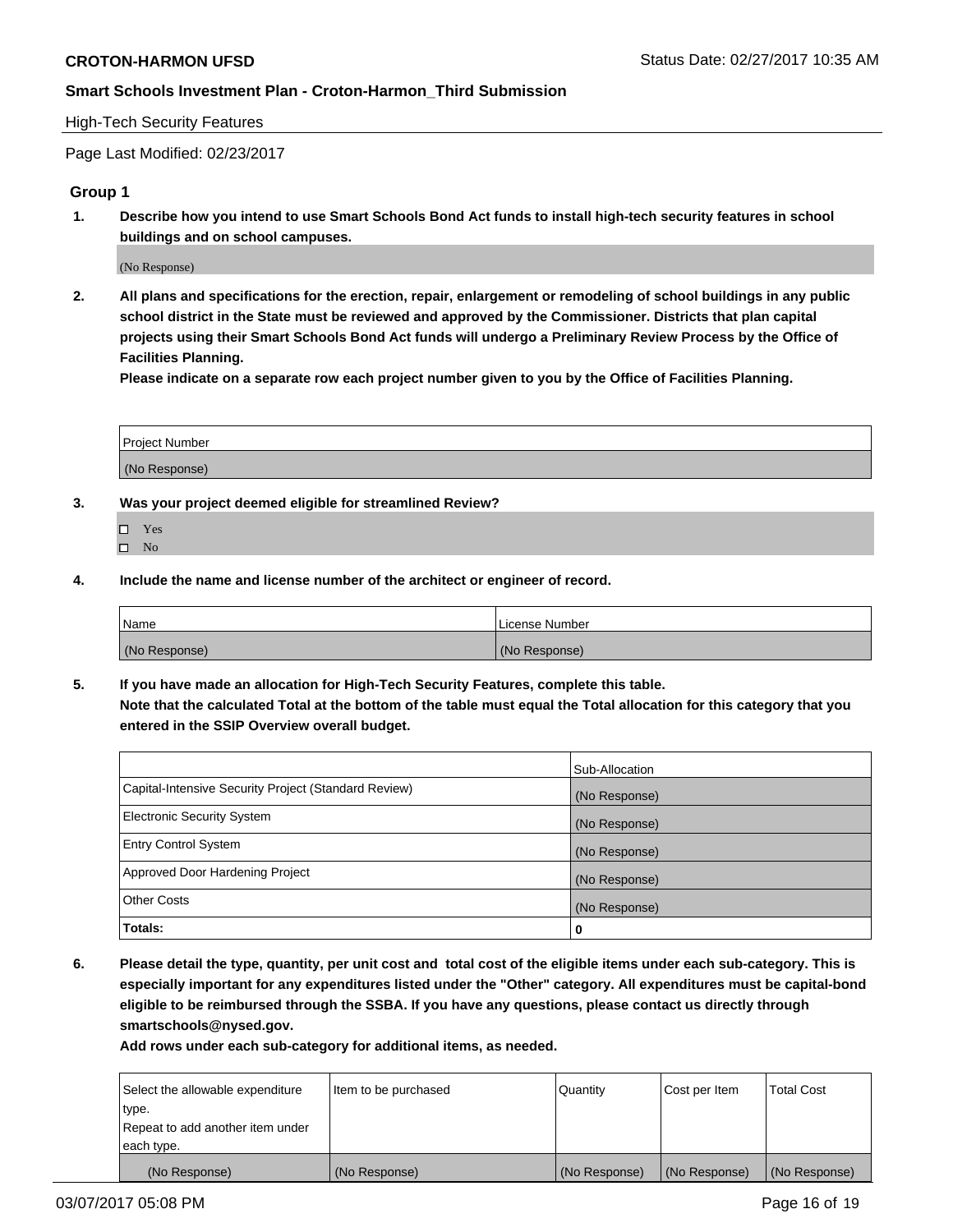High-Tech Security Features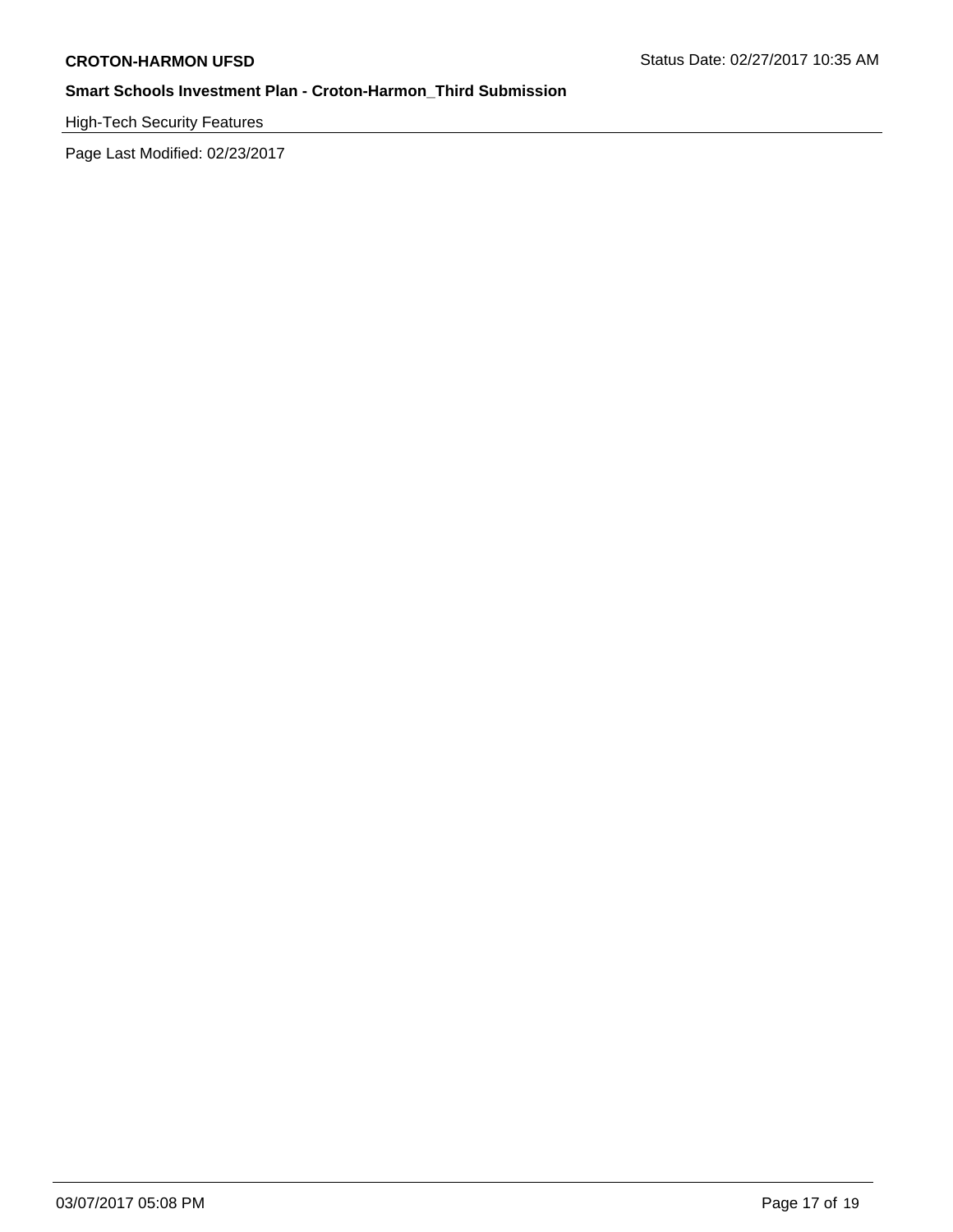Report